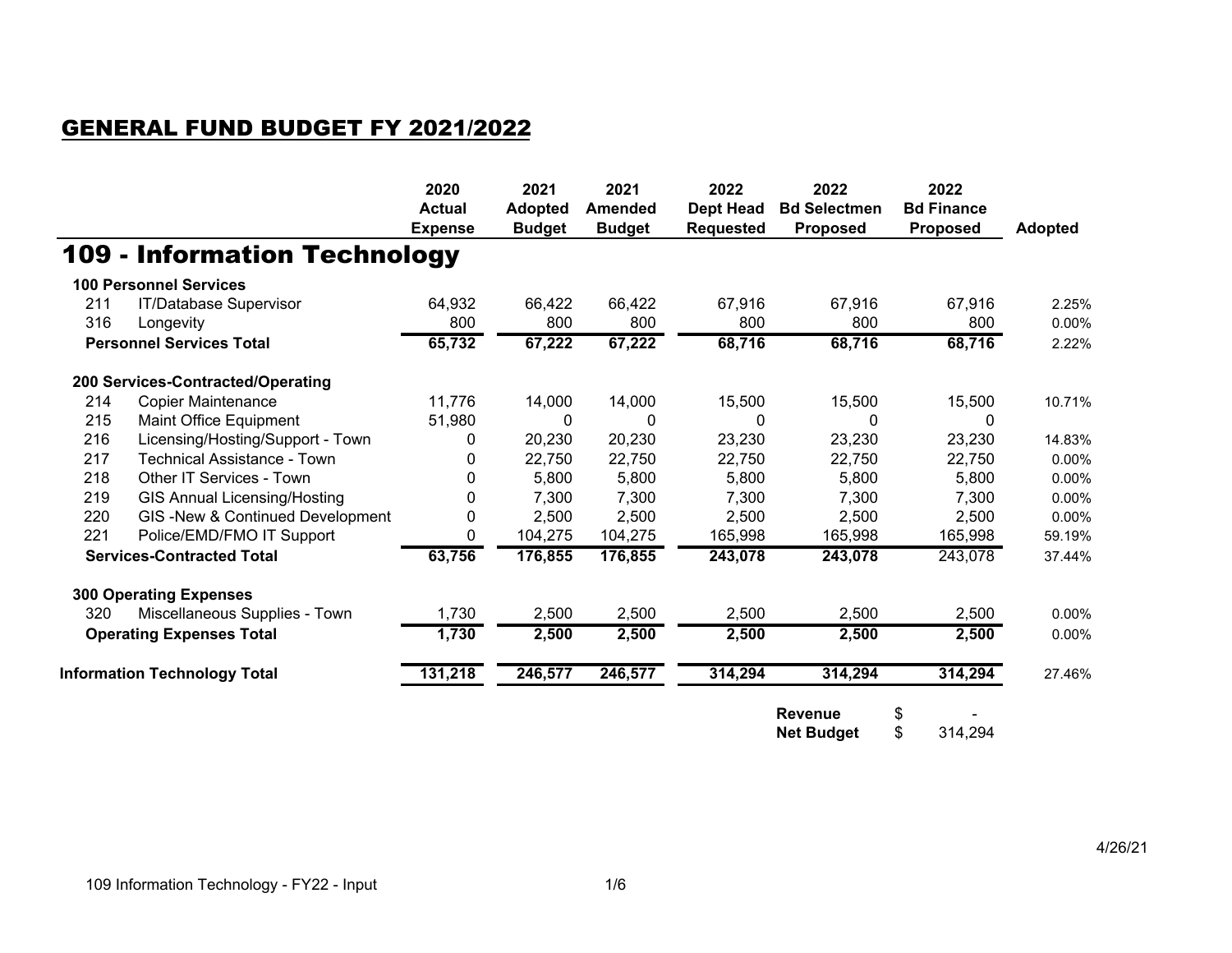**Department Total 314,294**

#### TOWN OF EAST LYME FY 2021/2022

| Dept No.                  |                                         | 109                                               | <b>Budget Input</b>                                                                                                                                                                                                                                                                                                                                                                          |
|---------------------------|-----------------------------------------|---------------------------------------------------|----------------------------------------------------------------------------------------------------------------------------------------------------------------------------------------------------------------------------------------------------------------------------------------------------------------------------------------------------------------------------------------------|
| <b>Dept Name</b><br>Acct. | <b>Account</b><br><b>Description</b>    | <b>Information Tech</b><br>21/22<br><b>Budget</b> | 26-Apr-21<br><b>Supporting Description of Activity</b>                                                                                                                                                                                                                                                                                                                                       |
|                           | <b>100 Personnel Services</b>           |                                                   |                                                                                                                                                                                                                                                                                                                                                                                              |
| 211                       | IT/Database<br>Supervisor               | 67,916                                            | IT Staff person, non-union position. Most towns have more than one IT person on staff but we make<br>up for that by using the Star Computer contract that has been paid for out lines 01-01-109-200-217<br>and 01-01-109-200-221. See detailed breakdown of these line items attached.                                                                                                       |
| 316                       | Longevity                               | 800                                               | Longevity for 25 years of service                                                                                                                                                                                                                                                                                                                                                            |
|                           | <b>Personnel Services Total</b>         | 68,716                                            |                                                                                                                                                                                                                                                                                                                                                                                              |
|                           |                                         |                                                   |                                                                                                                                                                                                                                                                                                                                                                                              |
|                           | <b>200 Services-Contracted</b>          |                                                   |                                                                                                                                                                                                                                                                                                                                                                                              |
| 214                       | <b>Copier Maintenance</b>               | 15,500                                            | This line item pays for the lease on all town copiers and the black & white/color copies from each<br>copier. We have added \$1,500 for additional copy machines in the new PSB.                                                                                                                                                                                                             |
| 215                       | Maint. of Equip.                        | $\mathbf 0$                                       | This line item was eliminated in this FY for the following line items below                                                                                                                                                                                                                                                                                                                  |
| 216                       | Licensing - Hosting -<br>Support - Town | 23,230                                            | This line item covers annual recurring costs for licensing, hosting and support contracts for Town IT<br>needs. It does not include any IT costs for the PD, EMD and the FMO. For a detailed breakdown of<br>these costs, see the attached worksheet. We added \$3,000 to this line item for misc items because<br>there needs to be a small buffer for things that come up during the year. |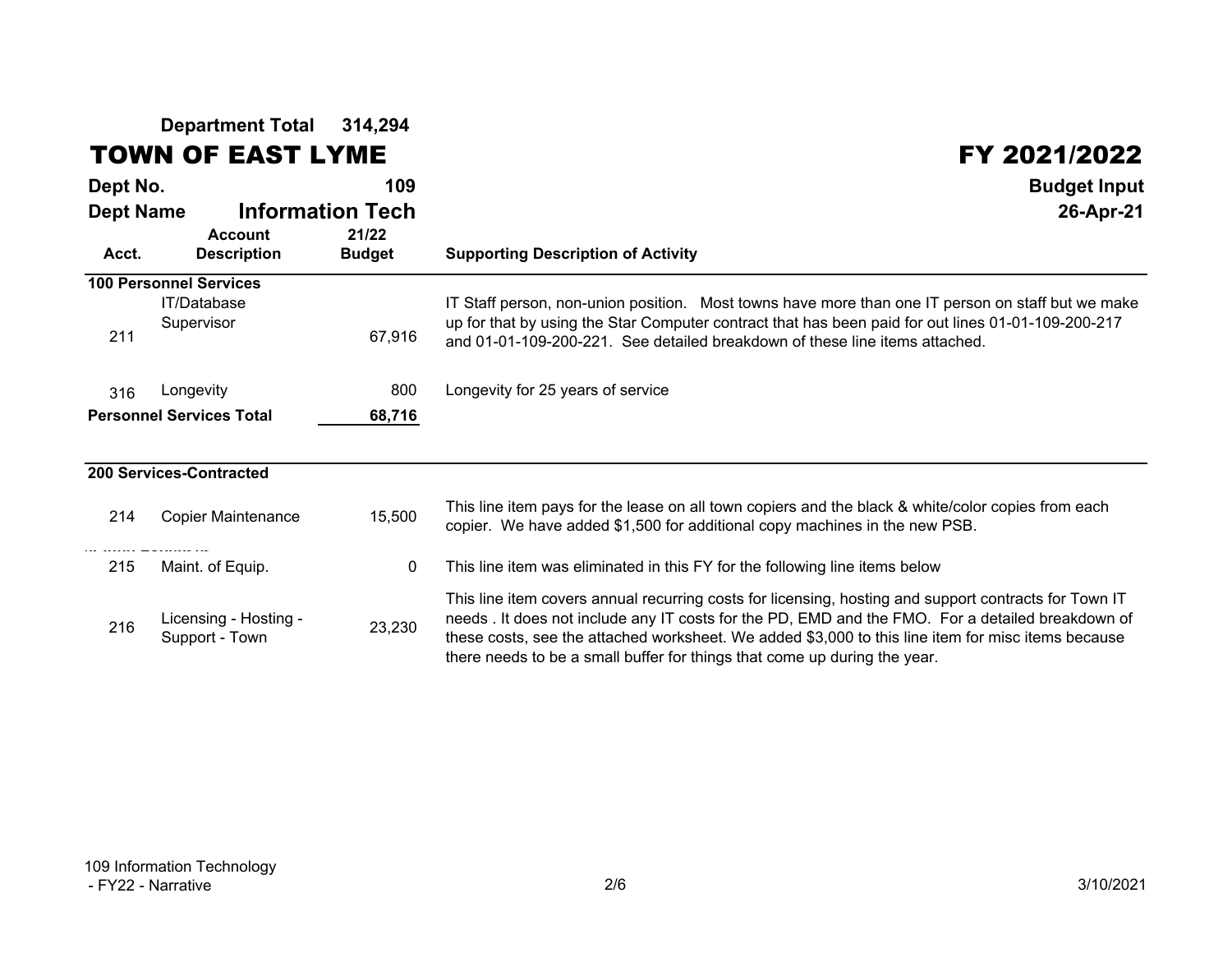| Acct. | <b>Account</b><br><b>Description</b>   | 21/22<br><b>Budget</b> | <b>Supporting Description of Activity</b>                                                                                                                                                                                                                                                                                                                                                                                                                                                                                                                                                                                                                                                                                                                                                                                                                                                                                                                                                                                                                                                                                                                                                          |
|-------|----------------------------------------|------------------------|----------------------------------------------------------------------------------------------------------------------------------------------------------------------------------------------------------------------------------------------------------------------------------------------------------------------------------------------------------------------------------------------------------------------------------------------------------------------------------------------------------------------------------------------------------------------------------------------------------------------------------------------------------------------------------------------------------------------------------------------------------------------------------------------------------------------------------------------------------------------------------------------------------------------------------------------------------------------------------------------------------------------------------------------------------------------------------------------------------------------------------------------------------------------------------------------------|
| 217   | Technical Assistance -<br>Town         | 22,750                 | This line item covers the amount of the technical services contract that we have had with Star for a<br>number of years now. The total contract used to be \$32,750 but the PD contributed \$10k so that is<br>why it is only \$22.75k. The Town's IT needs haven't grown too much as our one staff person tries to<br>keep up with the Town support, but the PD, EMD, FMO and Dispatch IT needs have grown<br>exponentially and the systems are much more complicated than in the past so starting with the<br>2020/21 fiscal year, all or their IT needs are in a separate budget line item 01-01-109-200-221. The<br>Star contract for the Town corresponded to approx 280 hrs IT support hours at a rate of \$82/hr. Star<br>Computers typically charges out similar customers around \$170/hr and they have keep the rate<br>essentially the same for the past 7 years. They have told us that they can no longer do the contract<br>for the \$82/hr rate and are proposing a new rate of \$100/hr for the coming year. This increase is<br>reflected in line item 01-01-109-200-221.                                                                                                         |
| 218   | Other IT Services -<br>Town            | 5,800                  | This line covers other Town IT items not including under Licensing/Hosting/Support costs and<br>technical assistance such as IT training, items needed outside of the star contract and miscellaneous<br>other items. For a detailed breakdown of these costs, see the attached worksheet.                                                                                                                                                                                                                                                                                                                                                                                                                                                                                                                                                                                                                                                                                                                                                                                                                                                                                                         |
| 219   | <b>GIS Annual</b><br>Licensing/Hosting | 7,300                  | GIS ArcGIS Software Maintenance for two desktop licenses and the Spatial Analyst software extenion<br>\$1,300, Web-Hosting Fee- \$3,500, Annual GIS ArcGis On-line software subscription \$2,500 allows<br>Town to maintain our own GIS data, collect and develop new data in real-time resulting in more up-to-<br>date information and reducing the amount of work that may have to be out sourced to an outside<br>consultant. The on-line subscription has allowed us to comply with unfunded State mandated MS4<br>Stormwater Outfall requirments. The On-line subscription will continue to provide enhancement to our<br>Road Closure Application, utilized at the EOC during weather related emergencies, it allows for real-<br>time data colletion from first reponders as well as the public. With our ArcGIS On-line subscription,<br>Water & Sewer and Highway crews will also be able to capture and relay data in the field and share it<br>with policy and decision makers in real-time. In addition, the ArcGIS online subscription allows for 5-<br>named users verses aquiring 5 desktop licenses at \$2,500.00 per license and increased annual<br>software maintenance costs. |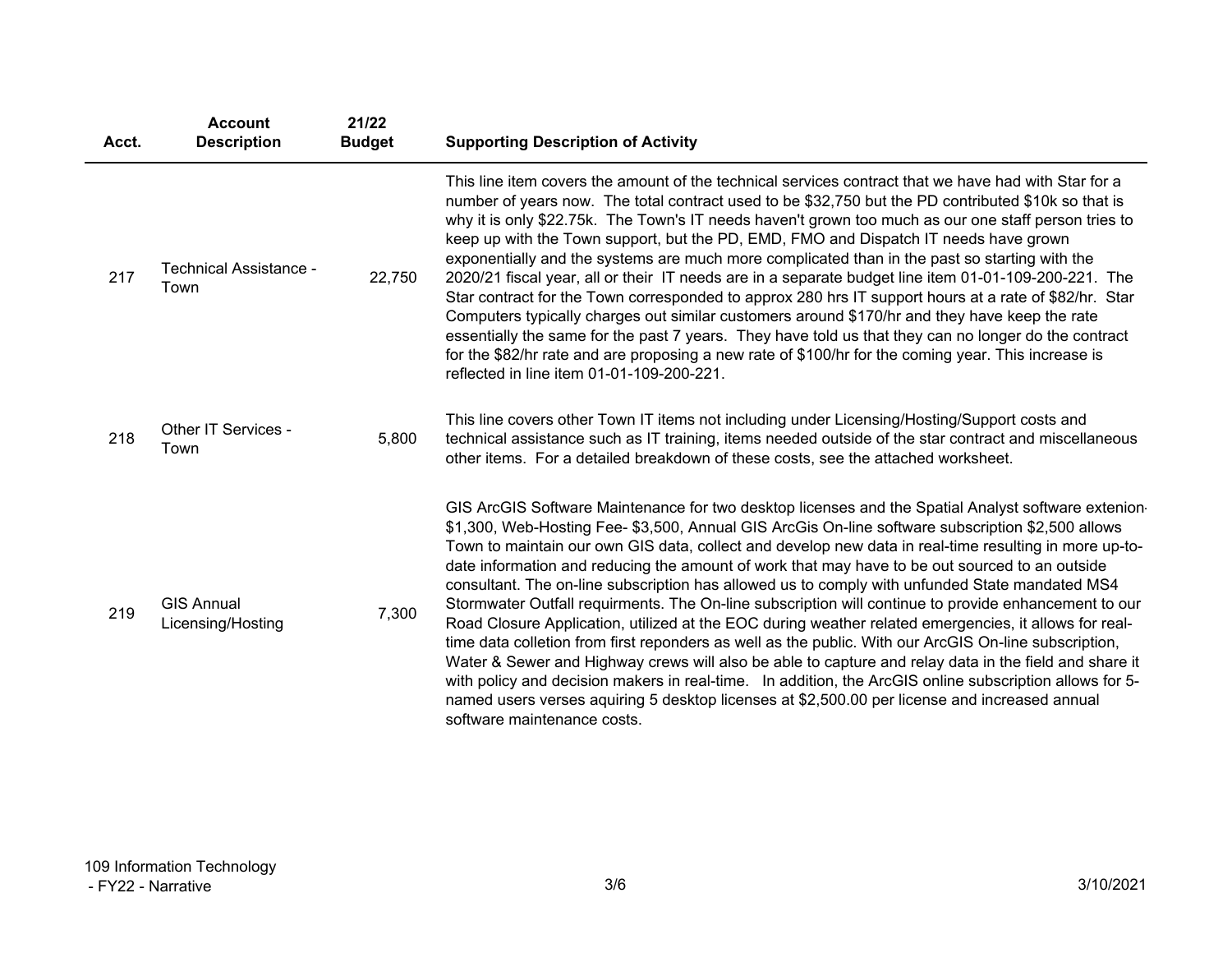| Acct. | <b>Account</b><br><b>Description</b>    | 21/22<br><b>Budget</b> | <b>Supporting Description of Activity</b>                                                                                                                                                                                                                                                                                                                                                                                                                                                                                                                                                                                                                                                                                                               |
|-------|-----------------------------------------|------------------------|---------------------------------------------------------------------------------------------------------------------------------------------------------------------------------------------------------------------------------------------------------------------------------------------------------------------------------------------------------------------------------------------------------------------------------------------------------------------------------------------------------------------------------------------------------------------------------------------------------------------------------------------------------------------------------------------------------------------------------------------------------|
| 220   | GIS - New &<br>Continued<br>Development | 2,500                  | New and continued data development, support services such as map production and updates, on-site<br>support, training, data loading and configuration, development of data collection applications and<br>aquisition of mobil devices. Mapping production includes, zoning and various land use map updates<br>which are currently outsourced. Revenue is generated through the sale of GIS data, maps, and<br>increased staff efficiencies and customer service.                                                                                                                                                                                                                                                                                       |
| 221   | Police/EMD/FMO IT<br>Support            | 165,998                | See the attached document for a detailed breakdown of all the costs that make up this line item along<br>with an explanation of the current year and proposed year Star Contract. The Police Chief and Fire<br>Marshal provided their IT needs to the IT Dept. Some of the highlights include; The MDT and IMC<br>support contracts will not be needed as these services will be included in the new Nexygen contract.<br>With the state mandate for body cameras, the new support contract for the police cars and body<br>cameras increases from \$4k to \$32k. We added \$2,000 for misc items, especially during the move<br>into the new building. We also added \$22k to the Star contract to make up for Star's new billing rate of<br>\$100/hr. |
|       | <b>Services-Contracted Total</b>        | 243,078                |                                                                                                                                                                                                                                                                                                                                                                                                                                                                                                                                                                                                                                                                                                                                                         |
|       | <b>300 Operating Expenses</b>           |                        |                                                                                                                                                                                                                                                                                                                                                                                                                                                                                                                                                                                                                                                                                                                                                         |
| 320   | <b>Miscellaneous</b><br>Supplies - Town | 2,500                  | This line is used to purchase computer parts and tools (monitors, keyboards, mouse, hard drives, disk<br>drives, cpu fans, batteries, network cards, software) also network related parts( switches, hubs, cable,<br>cable end connectors, modems) UPS battery replacements, toner for network printers, backup tape<br>cartridges. This is the same amount as was requested in the FY 20-21 budget.                                                                                                                                                                                                                                                                                                                                                    |
|       | <b>Operating Expenses Total</b>         | 2,500                  |                                                                                                                                                                                                                                                                                                                                                                                                                                                                                                                                                                                                                                                                                                                                                         |
|       | <b>Information Technology Total</b>     | 314,294                |                                                                                                                                                                                                                                                                                                                                                                                                                                                                                                                                                                                                                                                                                                                                                         |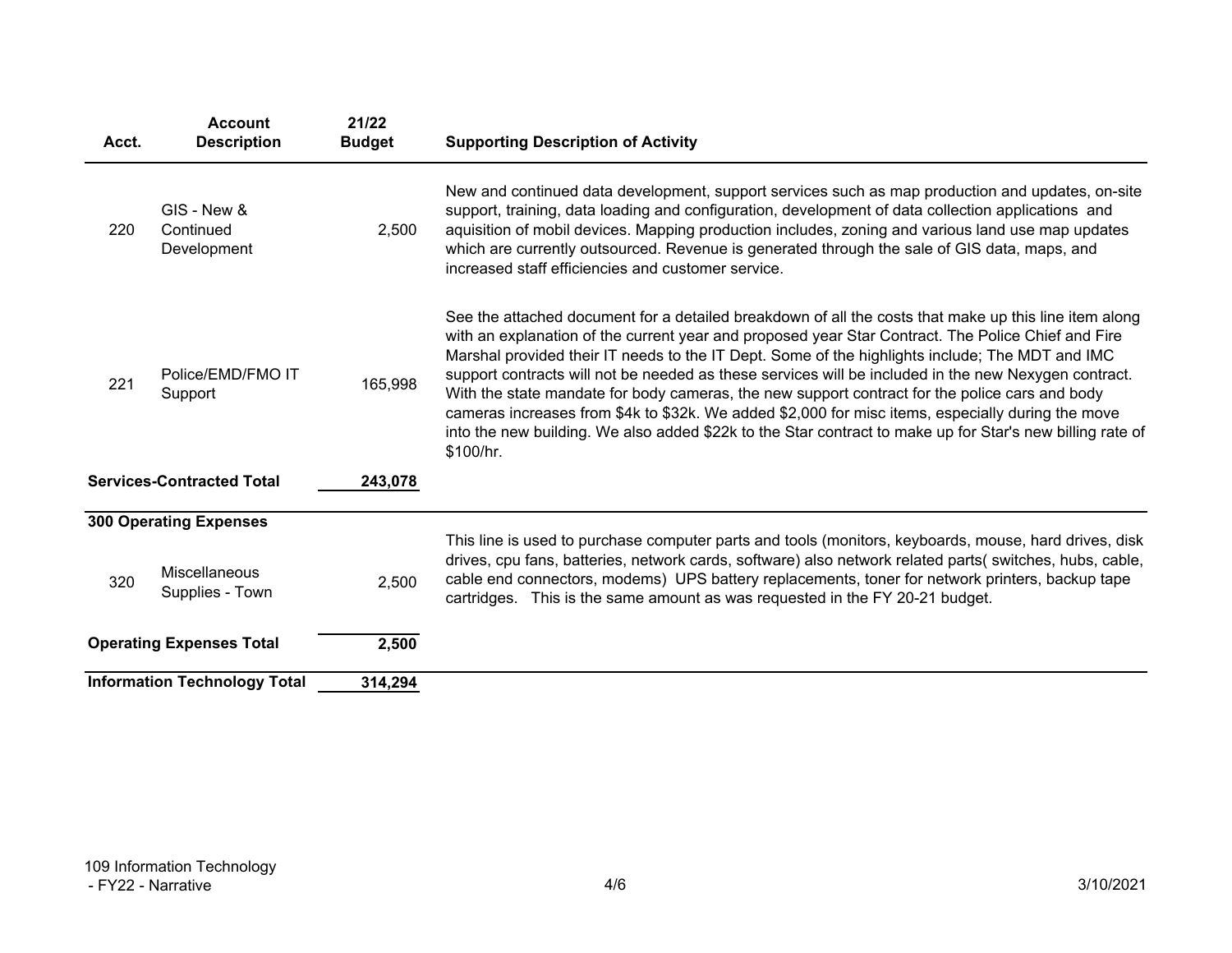# **TOWN OF EAST LYME** *Projected IT Expenditures (FY 21-22)*



### **LINE ITEM #01-01-109-200-216 - LICENSING/HOSTING/SUPPORT - TOWN**

| Website<br>Star<br>Mail Machine<br>Misc | GoDaddy<br>Star             |                                                                                                                                                       |                              | <b>Adptd Budget</b>       |                         | <b>Prop Budget</b><br>FY 21-22 |                    | <b>Diff</b>                      | <b>Comments</b> |
|-----------------------------------------|-----------------------------|-------------------------------------------------------------------------------------------------------------------------------------------------------|------------------------------|---------------------------|-------------------------|--------------------------------|--------------------|----------------------------------|-----------------|
|                                         |                             | website/DNS host                                                                                                                                      | <sup>\$</sup>                | FY 20-21                  |                         | 500                            | $\mathbf{s}$       | Amt                              |                 |
|                                         |                             | Sonic wall security- ELTH/ELCC/FSB                                                                                                                    | $\$$                         | 2,280                     | $\mathsf{I}$            | 2,280                          | l s                | (500)                            |                 |
|                                         |                             | anti-virus - domain protection                                                                                                                        | $\$$                         | 2,400                     | $\overline{\mathbf{s}}$ | 3,100                          | l s                | 700                              |                 |
|                                         | Star                        | Mxcop spam filter 1 yr license - PD/TH                                                                                                                | $\mathbb{S}$                 | 2,400                     | $\overline{\mathbf{s}}$ | 2,400                          | l s                | $\mathbf{r}$                     |                 |
|                                         | <b>Pitney Bowes</b>         | machine hardware maint                                                                                                                                | <sup>\$</sup>                | $2,800$ \$                |                         | 2,800 \$                       |                    |                                  |                 |
|                                         | ASNA                        | Tax collector software                                                                                                                                | \$                           | 200                       | <sup>S</sup>            | 125                            | l s                | (75)                             |                 |
|                                         |                             | annual hosting cost - ms exch. & office -th/elcc                                                                                                      | $\mathbb{S}$                 |                           |                         | $9,150$ \$                     |                    |                                  |                 |
|                                         |                             | items that come up during the year                                                                                                                    | $\mathcal{S}$                |                           | $\mathbf S$             | $2,875$ \$                     |                    | 2,875                            | need a buffer   |
|                                         |                             | <b>TOTAL</b>                                                                                                                                          | $\mathbb{S}$                 | $20,230$ \$               |                         |                                |                    | 3,000                            |                 |
|                                         |                             | LINE ITEM #01-01-109-200-217 -TECHNICAL ASSISTANCE - TOWN                                                                                             |                              |                           |                         |                                |                    |                                  |                 |
| IT Spt - Town                           | Presently Star              | Town Hall/ELCC/FSB                                                                                                                                    | $\sqrt{ }$                   |                           |                         | 22,750 \$                      |                    | $\sim$                           |                 |
| Equipment                               | Star                        | LINE ITEM #01-01-109-200-218 -OTHER IT SERVICES - TOWN<br>Anything needed not covered under contract                                                  | \$                           |                           |                         | $2,000$ \$                     |                    | $\blacksquare$                   |                 |
| IT training                             |                             | Carmen & the workforce                                                                                                                                | $\mathbb{S}$                 | 1,000                     | <sup>\$</sup>           | 1,000                          | -S                 | $\blacksquare$                   |                 |
|                                         | <b>BOA</b> card             | SSL cert for email & terminal server                                                                                                                  | $\mathbb S$                  | 200                       | $\mathcal{S}$           | 200                            | $\mathbf S$        | $\overline{\phantom{a}}$         |                 |
|                                         | Crown Castle                | dark fiber service                                                                                                                                    | $\mathbb{S}$                 | 600                       | $\mathcal{S}$           | 600                            | <sup>\$</sup>      | $\blacksquare$                   |                 |
| Misc                                    |                             | items that come up during the year                                                                                                                    | $\mathbb S$                  | 2,000                     | $\sqrt{S}$              | 2,000                          | $\mathbf{\hat{s}}$ | $\overline{a}$                   |                 |
|                                         |                             | <b>TOTAL</b>                                                                                                                                          | $\mathbb{S}$                 | $5,800$   $\overline{\$}$ |                         | $5,800$ \$                     |                    |                                  |                 |
| Software Maint<br>Hosting               | <b>ESRI</b><br>Tighe & Bond | LINE ITEM #01-01-109-200-219 -GIS ANNUAL LICENSING/HOSTING<br>2 desktop licenses & spatial analyst software ext<br>Web hosting fee for enterprise GIS | <sup>\$</sup><br>$\mathbb S$ | 3,500                     | $\mathbf{s}$            | $1,300$ \$<br>3,500            | l s                | $\blacksquare$<br>$\blacksquare$ |                 |
| Software Maint                          | <b>ESRI</b>                 | Annual ArcGIS online software subscription<br><b>TOTAL</b>                                                                                            | $\mathbb S$<br>$\mathbb{S}$  | $2,500$ \$                |                         | 2,500<br>7,300 \$              | $\mathsf{I}$ s     | $\blacksquare$                   |                 |
|                                         |                             |                                                                                                                                                       |                              |                           |                         |                                |                    | $\blacksquare$                   |                 |
|                                         |                             | LINE ITEM #01-01-109-200-220 -GIS -New & Continued Development                                                                                        |                              |                           |                         |                                |                    |                                  |                 |